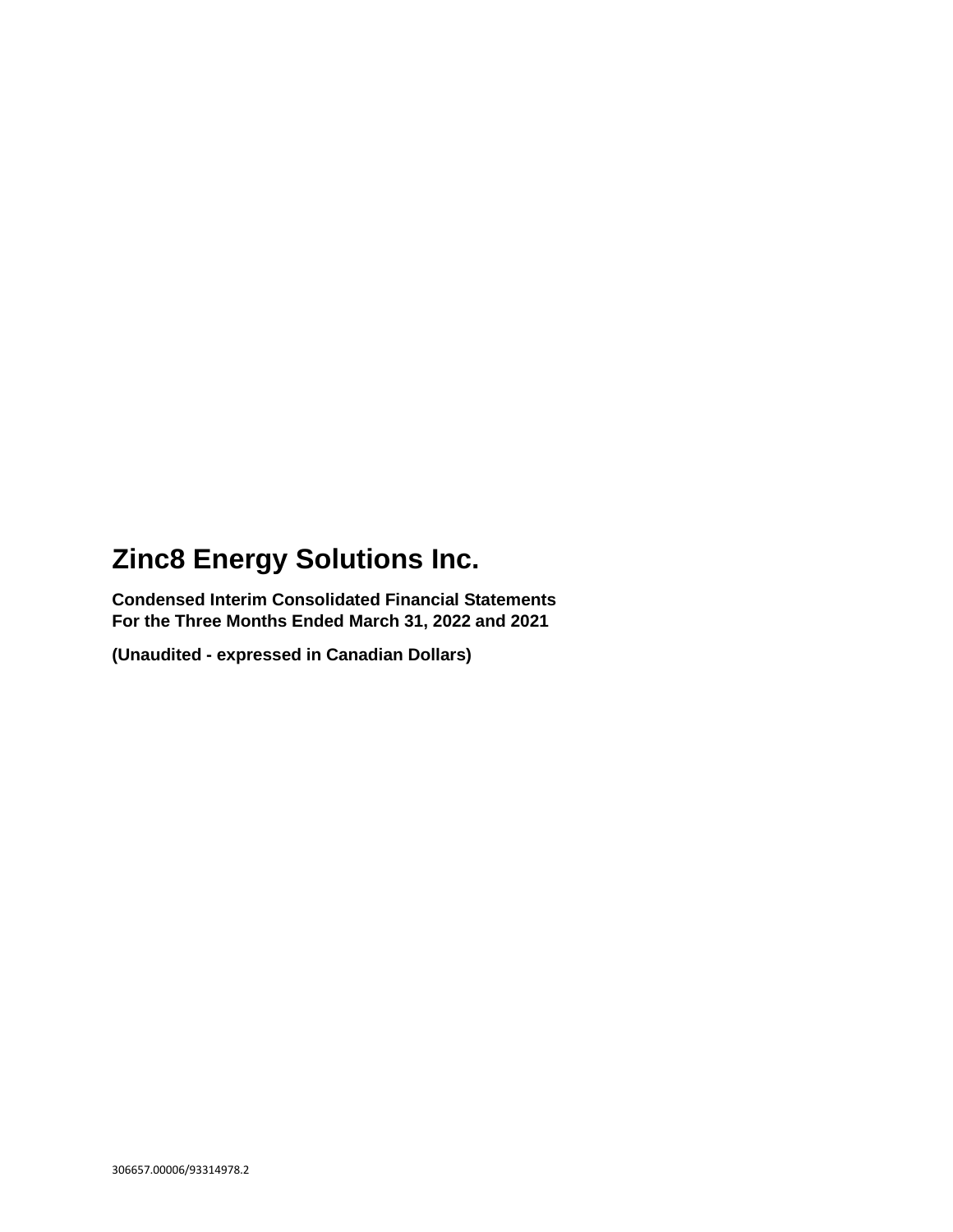#### **NOTICE OF NO AUDITOR REVIEW OF**

#### **CONDENSED INTERIM CONSOLIDATED FINANCIAL STATEMENTS**

The accompanying unaudited condensed interim consolidated financial statements of the Company and all information contained in the report have been prepared by and are the responsibility of the Company's management.

The Audit Committee of the Board of Directors has reviewed the condensed interim consolidated financial statements and related financial reporting matters.

The Company's independent auditor has not performed a review of these condensed interim consolidated financial statements in accordance with standards established by the Chartered Professional Accountants of Canada for a review of condensed interim financial statements by an entity's auditor.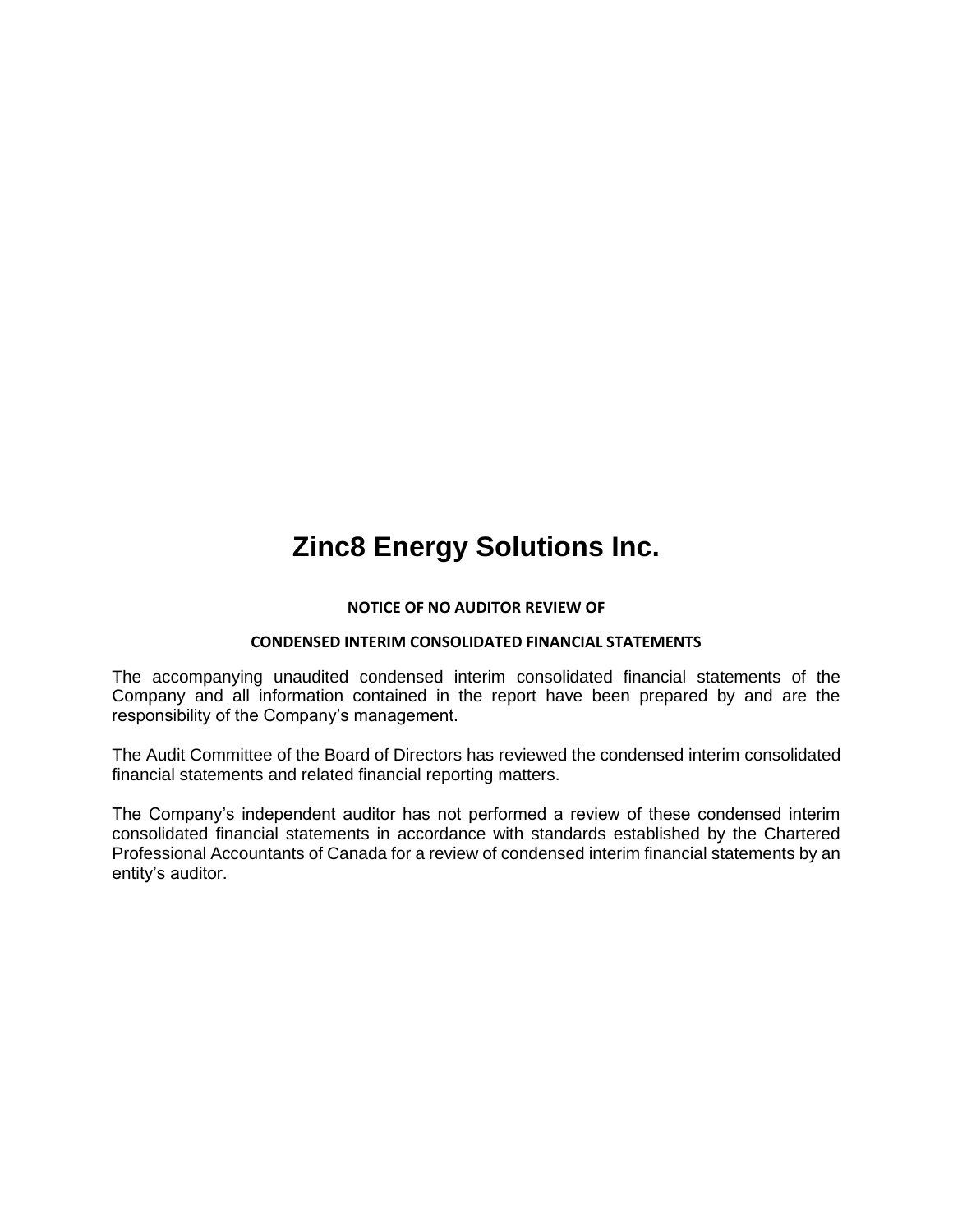Condensed Interim Consolidated Statements of Financial Position As at (Unaudited - expressed in Canadian Dollars)

| <b>Note</b><br><b>Assets</b><br><b>Current Assets</b><br>Cash<br>11<br>Restricted cash<br>Prepaid and deposits<br>Amounts receivable<br><b>Non-Current Assets</b><br>$\overline{\mathbf{4}}$<br>Equipment<br><b>Total Assets</b><br><b>Liabilities</b> | 2022<br>\$     | 2021<br>\$   |
|--------------------------------------------------------------------------------------------------------------------------------------------------------------------------------------------------------------------------------------------------------|----------------|--------------|
|                                                                                                                                                                                                                                                        |                |              |
|                                                                                                                                                                                                                                                        |                |              |
|                                                                                                                                                                                                                                                        |                |              |
|                                                                                                                                                                                                                                                        | 7,659,915      | 10,203,442   |
|                                                                                                                                                                                                                                                        | 90,000         | 90,000       |
|                                                                                                                                                                                                                                                        | 764,681        | 584,440      |
|                                                                                                                                                                                                                                                        | 82,177         | 72,274       |
|                                                                                                                                                                                                                                                        | 8,596,773      | 10,950,156   |
|                                                                                                                                                                                                                                                        |                |              |
|                                                                                                                                                                                                                                                        | 1,910,009      | 1,940,252    |
|                                                                                                                                                                                                                                                        | 1,910,009      | 1,940,252    |
|                                                                                                                                                                                                                                                        | 10,506,782     | 12,890,408   |
|                                                                                                                                                                                                                                                        |                |              |
| <b>Current Liabilities</b>                                                                                                                                                                                                                             |                |              |
| Accounts payable and accrued liabilities                                                                                                                                                                                                               | 827,257        | 750,552      |
| $\overline{7}$<br>Lease liability - short term                                                                                                                                                                                                         | 254,131        | 289,784      |
|                                                                                                                                                                                                                                                        | 1,081,388      | 1,040,336    |
| $\overline{7}$<br>Lease liability - long term                                                                                                                                                                                                          | 727,946        | 786,031      |
| <b>Total Liabilities</b>                                                                                                                                                                                                                               | 1,809,334      | 1,826,367    |
| <b>Shareholders' Equity (deficiency)</b>                                                                                                                                                                                                               |                |              |
| Share capital<br>5                                                                                                                                                                                                                                     | 38,093,484     | 38,093,484   |
| Contributed surplus<br>5                                                                                                                                                                                                                               | 7,066,427      | 7,066,427    |
| <b>Deficit</b>                                                                                                                                                                                                                                         | (36, 462, 463) | (34,095,870) |
|                                                                                                                                                                                                                                                        | 8,697,448      | 11,064,041   |
| <b>Total Liabilities and Shareholders' Equity</b>                                                                                                                                                                                                      | 10,506,782     | 12,890,408   |
|                                                                                                                                                                                                                                                        |                |              |

Nature of operations (Note 1) Subsequent events (Note 12)

Approved and authorized by the Board on May 27, 2022

| "Ron MacDonald" | Director | "Charn Deol" | Director |
|-----------------|----------|--------------|----------|
| Ron MacDonald   |          | Charn Deol   |          |

The accompanying notes are an integral part of these condensed interim consolidated financial statements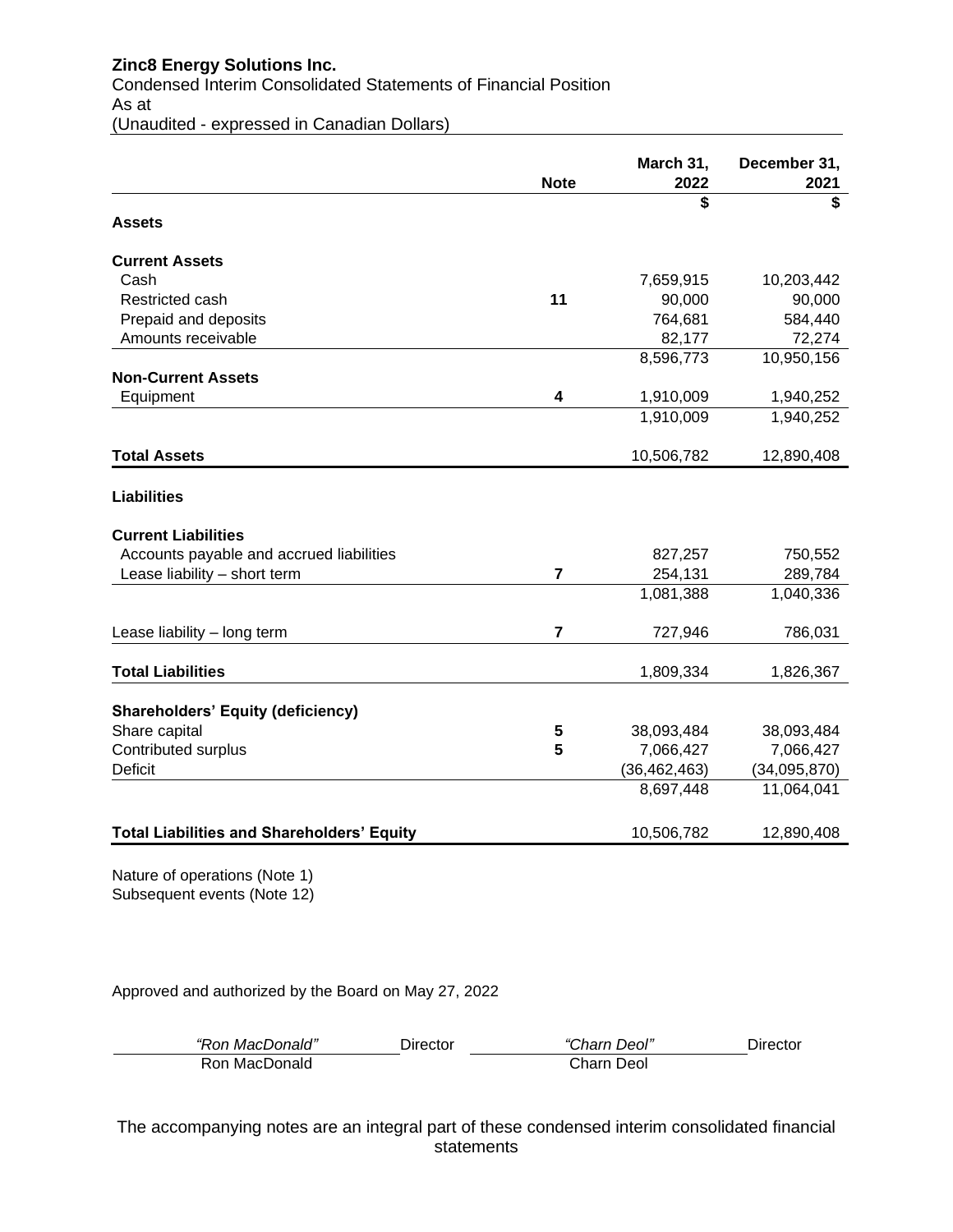Condensed Interim Consolidated Statements of Loss and Comprehensive Loss For the Three Months Ended March 31, 2022 and 2021 (Unaudited - expressed in Canadian Dollars)

|                                           | <b>Note</b> | 2022          | 2021          |
|-------------------------------------------|-------------|---------------|---------------|
|                                           |             | \$            | \$            |
| <b>Expenses</b>                           |             |               |               |
| Amortization                              | 4           | 179,200       | 47,574        |
| General and administrative                |             | 163,116       | 68,867        |
| Interest                                  |             | 16,236        | 26,821        |
| Filing and listing fees                   |             | 31,654        | 83,041        |
| Management fees                           | 6           | 182,398       | 137,158       |
| Marketing                                 | 6           | 145,954       | 258,110       |
| Payroll                                   | 6           | 103,385       | 66,941        |
| <b>Professional fees</b>                  |             | 32,977        | 43,256        |
| Research and development                  |             | 1,375,712     | 1,084,793     |
| Rent                                      | 6           | 46,774        | 31,551        |
| Share-based compensation                  |             |               | 8,544         |
| Travel                                    |             | 10,035        | 3,987         |
|                                           |             | 2,287,441     | 1,860,643     |
| Loss before other items                   |             | (2, 287, 441) | (1,860,643)   |
| <b>Other items:</b>                       |             |               |               |
| Interest income                           |             | 20,468        |               |
| Grant revenue                             |             | 34,751        |               |
| Disposal of asset                         |             | (134, 371)    | 9,000         |
|                                           |             | (79, 152)     | 9,000         |
| Net and Comprehensive loss for the period |             | (2,366,593)   | (1, 851, 643) |
| Basic and diluted loss per share          |             | (0.02)        | (0.01)        |
| Weighted average shares outstanding       |             | 152,218,629   | 127,466,872   |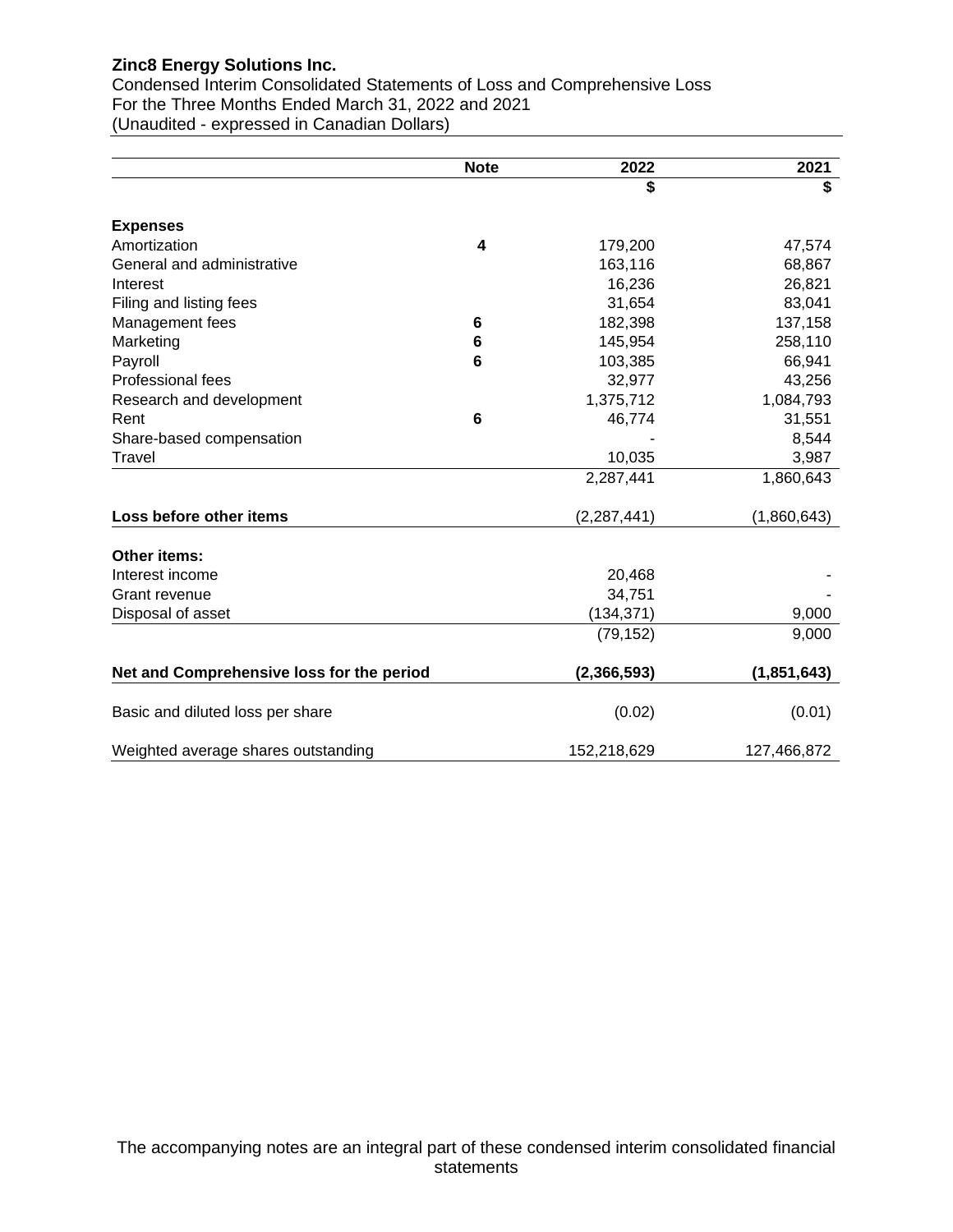Condensed Interim Consolidated Statements of Changes in Equity For the Three Months Ended March 31, 2022 and 2021 (Unaudited - expressed in Canadian Dollars)

|                            |                      |                      | <b>Contributed</b> | <b>Subscriptions</b><br>received in |                |                |
|----------------------------|----------------------|----------------------|--------------------|-------------------------------------|----------------|----------------|
|                            | <b>Common shares</b> | <b>Share Capital</b> | <b>Surplus</b>     | advance                             | <b>Deficit</b> | Total          |
|                            | #                    |                      | \$                 |                                     |                |                |
| Balance, December 31, 2020 | 105,222,567          | 21,437,511           | 2,098,703          | 15,500                              | (17, 823, 527) | 5,728,187      |
| Shares issued pursuant to: |                      |                      |                    |                                     |                |                |
| <b>Private Placement</b>   | 28,750,000           | 14,635,406           | 889,594            |                                     |                | 15,525,000     |
| Share Issue costs          |                      | (1,014,230)          |                    |                                     |                | (1,014,230)    |
| Warrants exercised         | 15,390,690           | 2,537,383            | (35,030)           | (15,500)                            |                | 2,486,853      |
| Options exercised          | 400,983              | 173,493              | (85, 594)          |                                     |                | 87,899         |
| Share-based compensation   |                      |                      | 8,544              |                                     |                | 8,544          |
| Net loss for the period    |                      |                      |                    |                                     | (1, 851, 643)  | (1,851,643)    |
| Balance, March 31, 2021    | 149,764,240          | 37,769,563           | 2,876,217          |                                     | (19,675,170)   | 20,970,610     |
| Shares issued pursuant to: |                      |                      |                    |                                     |                |                |
| Share Issue costs          |                      | (49, 176)            |                    |                                     |                | (49, 176)      |
| Debt settlement            | 116,279              | 60,465               |                    |                                     |                | 60,465         |
| Warrants exercised         | 2,276,874            | 287,441              | (375)              |                                     |                | 287,066        |
| Options exercised          | 61,236               | 25,191               | (12, 332)          |                                     |                | 12,859         |
| Share-based compensation   |                      |                      | 4,202,917          |                                     |                | 4,202,917      |
| Net loss for the period    |                      |                      |                    | $\blacksquare$                      | (14, 420, 700) | (14, 420, 700) |
| Balance, December 31, 2021 | 152,218,629          | 38,093,484           | 7,066,427          |                                     | (34,095,870)   | 11,064,041     |
| Net loss for the period    |                      |                      |                    |                                     | (2,366,593)    | (2,366,593)    |
| Balance, March 31, 2022    | 152,218,629          | 38,093,484           | 7,066,427          |                                     | (36, 462, 463) | 8,697,448      |

The accompanying notes are an integral part of these condensed interim consolidated financial statements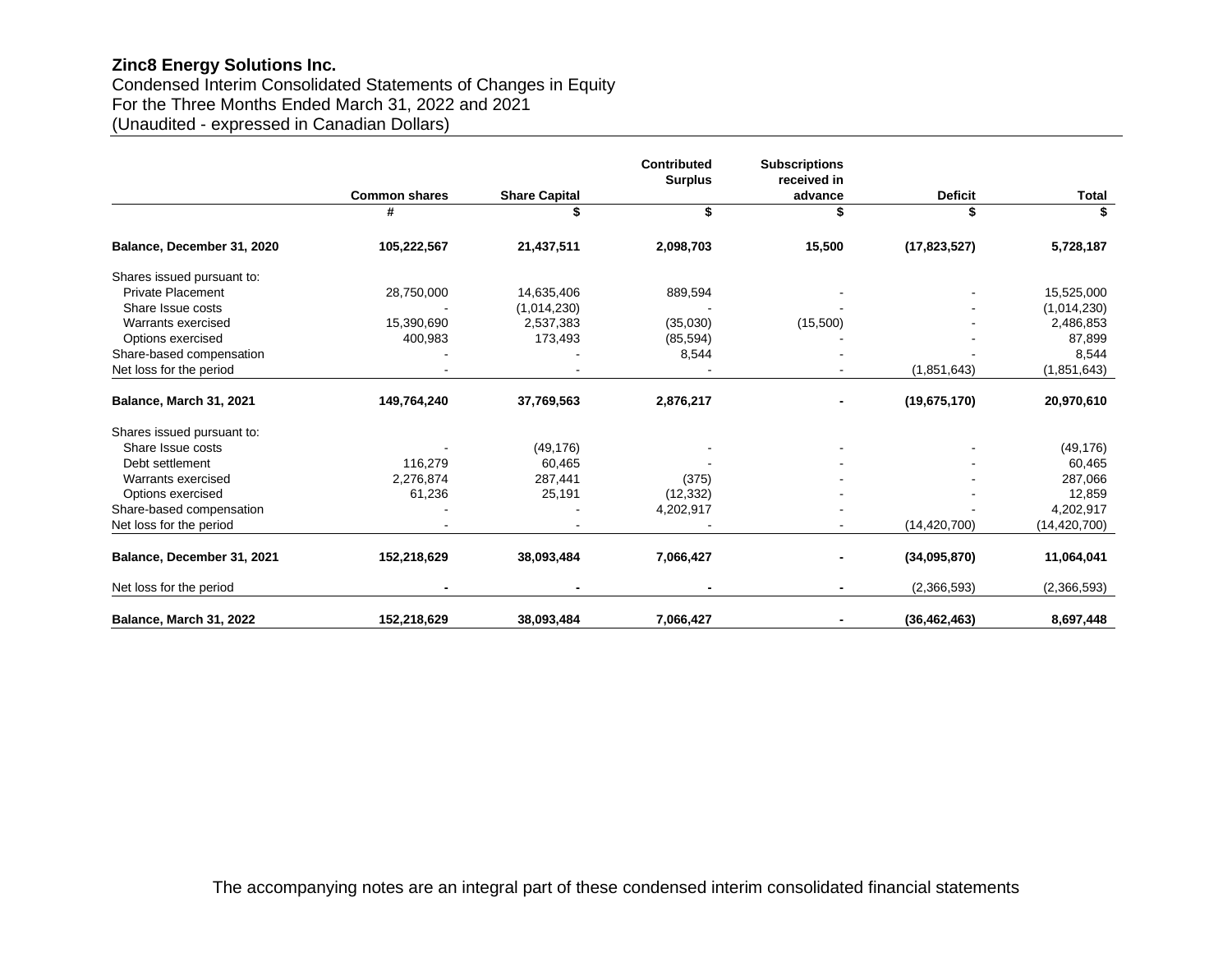Condensed Interim Consolidated Statements of Cash Flows For the Three Months Ended March 31, 2022 and 2021 (Unaudited - expressed in Canadian Dollars)

|                                            | 2022          | 2021        |
|--------------------------------------------|---------------|-------------|
|                                            | \$            |             |
| Cash provided by (used in):                |               |             |
| <b>Operating activities</b>                |               |             |
| Net income (loss) for the period           | (2,366,593)   | (1,851,643) |
| Items not affecting cash:                  |               |             |
| Amortization                               | 179,200       | 47,574      |
| Disposal of asset                          | 122,889       |             |
| Share-based compensation                   |               | 8,544       |
| Changes in non-cash working capital items: |               |             |
| Prepaid expense                            | (180, 241)    | (75, 558)   |
| Amounts receivable                         | (9,903)       | (26, 129)   |
| Accounts payable and accrued liabilities   | 76,704        | (9, 180)    |
| Net cash used in operating activities      | (2, 177, 944) | (1,906,392) |
|                                            |               |             |
| <b>Investing activity</b>                  |               |             |
| Purchase of equipment                      | (271, 845)    | (62, 899)   |
| Net cash used in investing activity        | (271, 845)    | (62, 899)   |
|                                            |               |             |
| <b>Financing activities</b>                |               |             |
| Proceeds from private placement            |               | 15,525,000  |
| Share issue costs                          |               | (1,014,230) |
| Loan repayment                             |               | (60,000)    |
| Lease payments                             | (93, 738)     | (14, 659)   |
| Option exercise                            |               | 87,899      |
| Warrant exercise                           |               | 2,486,853   |
| Net cash from financing activities         | (93, 738)     | 17,010,863  |
| Change in cash for the period              | (2,543,527)   | 15,041,572  |
|                                            |               |             |
| Cash, beginning of period                  | 10,203,442    | 1,576,581   |
| Cash, end of period                        | 7,659,915     | 16,618,153  |
|                                            |               |             |
| <b>Supplemental information</b>            | \$            | \$          |
| Interest received                          | 20,468        |             |
| Taxes paid                                 |               |             |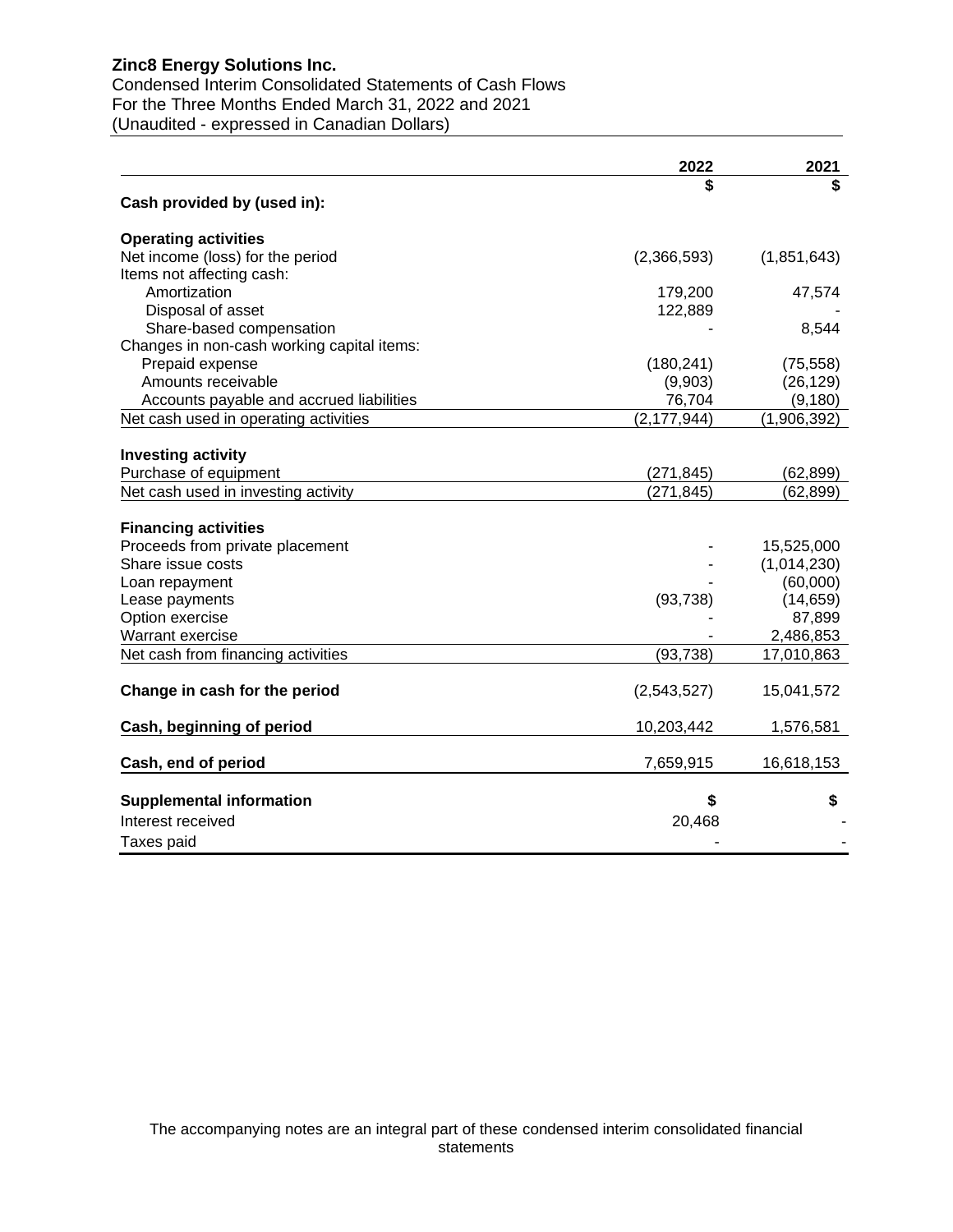### **1. NATURE OF OPERATIONS AND CONTINUANCE OF BUSINESS**

Zinc8 Energy Solutions Inc. (Formerly, MGX Renewables Inc.) ("Zinc8" or the "Company") was incorporated on December 8, 2011, in Canada under the legislation of the Province of British Columbia. Zinc8's head office is located at Unit 1 – 8765 Ash Street, Vancouver, BC, V6P 6T3, Canada. Zinc8 is a developmentstage company and in the process of developing zinc-air batteries. The Company's shares trade on the Canadian Stock Exchange ("CSE").

Since March 2020, several measures have been implemented in Canada and the rest of the world in response to the increased impact from novel coronavirus ("COVID-19"). The Company continues to operate and move its business activity forward at this time. While the impact of Covid-19 is expected to be temporary, the current circumstances are dynamic and the impacts of Covid-19 on business operations cannot be reasonable estimated at this time. The Company anticipates this could have an adverse impact on its business, results of operations, financial position and cash flows in 2021.

At the date of the statements, the Company has not yet realized profitable operations and it has relied on non-operational sources of financing to fund operations. The ability of the Company to achieve its objectives, meet its ongoing obligations and recover its investment in its technology and assets will depend on management's ability to successfully execute its business plan, achieve profitable operations and obtain additional financing, if or when required. There is no assurance that these initiatives will be successful.

These condensed interim consolidated financial statements have been prepared on a going concern basis, which assumes that the Company will be able to realize its assets and discharge its liabilities in the normal course of business. Should the Company be unable to continue as a going concern, it may be unable to realize the carrying value of its assets and to meet its liabilities as they become due. As at March 31, 2022, the Company had a net loss of \$2,366,593 (2021 - \$1,851,643) an accumulated deficit of \$36,462,463 (December 31, 2021 - \$34,095,870) and expects to incur further losses in the development of its business, all of which casts significant doubt about the Company's ability to continue as a going concern. The continued operations of the Company are dependent on its ability to generate future cash flow or obtain additional financing. Management is of the opinion that sufficient working capital will be obtained from external financing to meet the Company's liabilities and commitments as they become due, although there is a risk that additional financing will not be available on a timely basis or on terms acceptable to the Company. These condensed interim consolidated financial statements do not reflect any adjustments to the carrying values of assets and liabilities, the reported expenses, and the balance sheet classifications used that may be necessary if the Company is unable to continue as a going concern.

## **2. SIGNIFICANT ACCOUNTING POLICIES**

These condensed interim consolidated financial statements have been prepared in accordance with International Financial Reporting Standards ("IFRS") as issued by the International Accounting Standards Board ("IASB") applicable to the presentation of interim financial statements, including IAS 34 Interim Financial Reporting. The condensed interim consolidated financial statements should be read in conjunction with the annual financial statements for the year ended December 31, 2021, which have bene prepared in accordance with IFRS as issued by the IASB.

The Company uses the same accounting policies and methods of computation as in the annual financial statements for they ear ended December 31, 2021.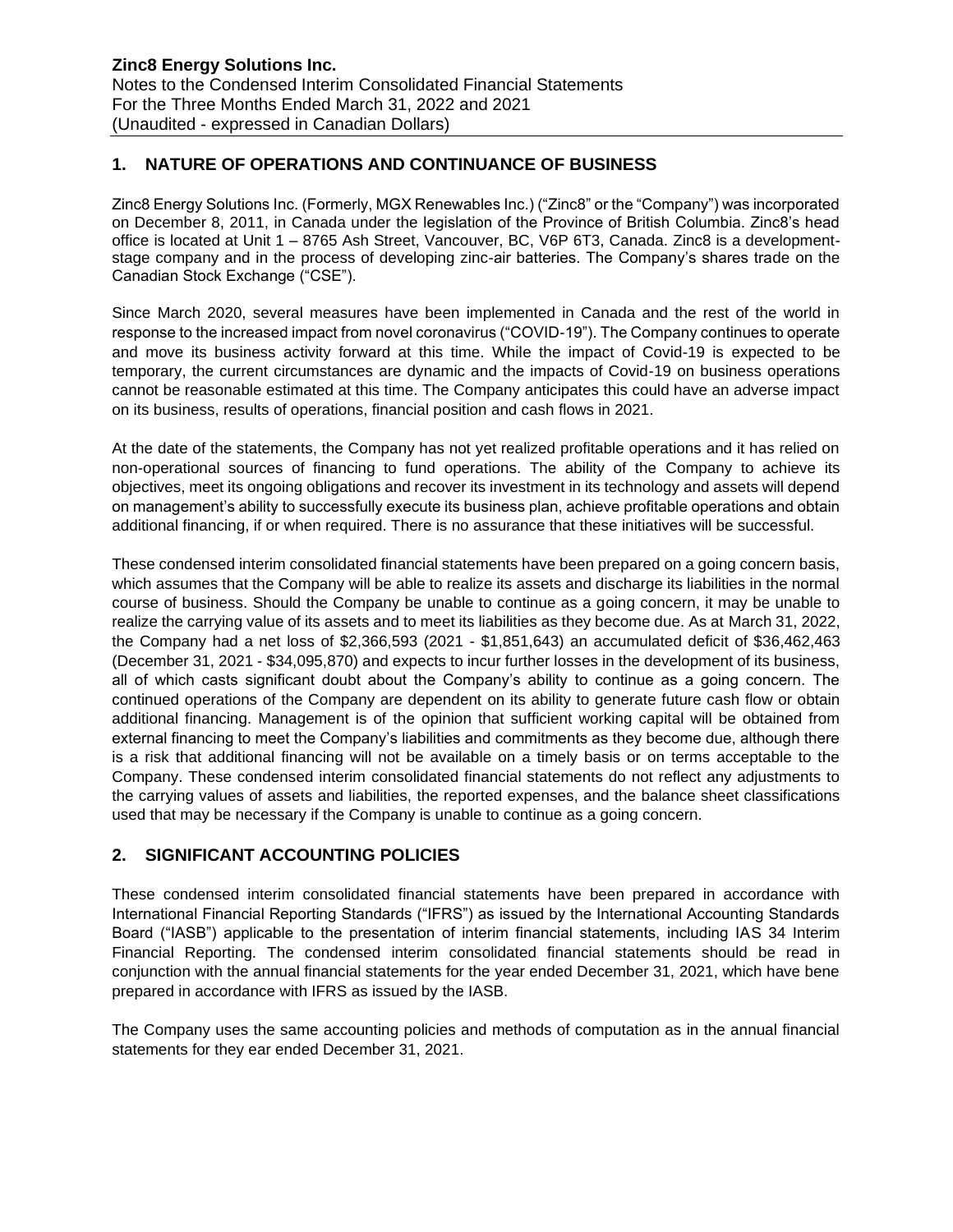## **3. CRITICAL ACCOUNTING ESTIMATES AND JUDGEMENTS**

There have been no changes to the critical accounting estimates and judgements. Refer to the Company's annual consolidated financial statements and notes for the year ended December 31, 2021.

## **4. EQUIPMENT**

|                          | Lab              |                  | <b>Right of</b> | Leasehold           |                 |              |
|--------------------------|------------------|------------------|-----------------|---------------------|-----------------|--------------|
|                          | <b>Equipment</b> | <b>Equipment</b> | use asset       | <i>improvements</i> | <b>Software</b> | <b>Total</b> |
|                          | \$               | \$               | \$              | \$                  | S               | \$           |
| Cost:                    |                  |                  |                 |                     |                 |              |
| <b>Balance, December</b> |                  |                  |                 |                     |                 |              |
| 31, 2021                 | 596,623          | 161,272          | 1,394,476       | 334,466             | 79,122          | 2,565,959    |
| Additions                | 139,962          | 66,185           |                 | 65,698              |                 | 271,845      |
| Disposal                 | (125,392)        |                  |                 |                     |                 | (125, 392)   |
| Balance, March 31,       |                  |                  |                 |                     |                 |              |
| 2022                     | 611,193          | 227,457          | 1,394,476       | 400,164             | 79,122          | 2,712,412    |
|                          |                  |                  |                 |                     |                 |              |
| Accumulated              |                  |                  |                 |                     |                 |              |
| Depreciation:            |                  |                  |                 |                     |                 |              |
| <b>Balance, December</b> |                  |                  |                 |                     |                 |              |
| 31, 2021                 | 164,821          | 38,818           | 321,182         | 60,434              | 40,452          | 625,707      |
| Amortization             | 37,195           | 13,605           | 97,290          | 23,758              | 7,352           | 179,200      |
| Disposal                 | (2,504)          |                  |                 |                     |                 | (2,504)      |
| Balance, March 31,       |                  |                  |                 |                     |                 |              |
| 2022                     | 199,512          | 52,423           | 418,472         | 84,192              | 47,804          | 802,403      |
|                          |                  |                  |                 |                     |                 |              |
| <b>Net Book Value:</b>   |                  |                  |                 |                     |                 |              |
| December 31, 2021        | 431,802          | 122,454          | 1,073,294       | 274,032             | 38,670          | 1,940,252    |
| March 31, 2022           | 411,681          | 175,034          | 976,004         | 315,972             | 31,318          | 1,910,009    |

#### **5. SHARE CAPITAL**

#### a) Authorized

Unlimited number of common shares without par value. Unlimited number of preferred shares without par value.

There were no financings during the period ended March 31, 2022.

On February 24, 2021, the Company closed a private placement offering of 28,750,000 common shares at a price of \$0.54 per share for gross proceeds of \$15,525,000. The Company incurred cash issue costs of \$1,014,230 and issue 1,725,000 compensation warrants with each compensation warrant exercisable at a price of \$0.54 per warrant until February 24, 2023. The Company fair valued the warrants at \$889,594 using the Black-Scholes option pricing model based on the following assumptions: risk free rate – 0.23%; expected dividend - nil; expected life – 2 years; expected volatility – 138%.

#### **b) Options**

The Company has adopted a Stock Option Plan, which is a rolling stock option plan under which options may be granted equal in number to 10% of the issued and outstanding capital of the company at the time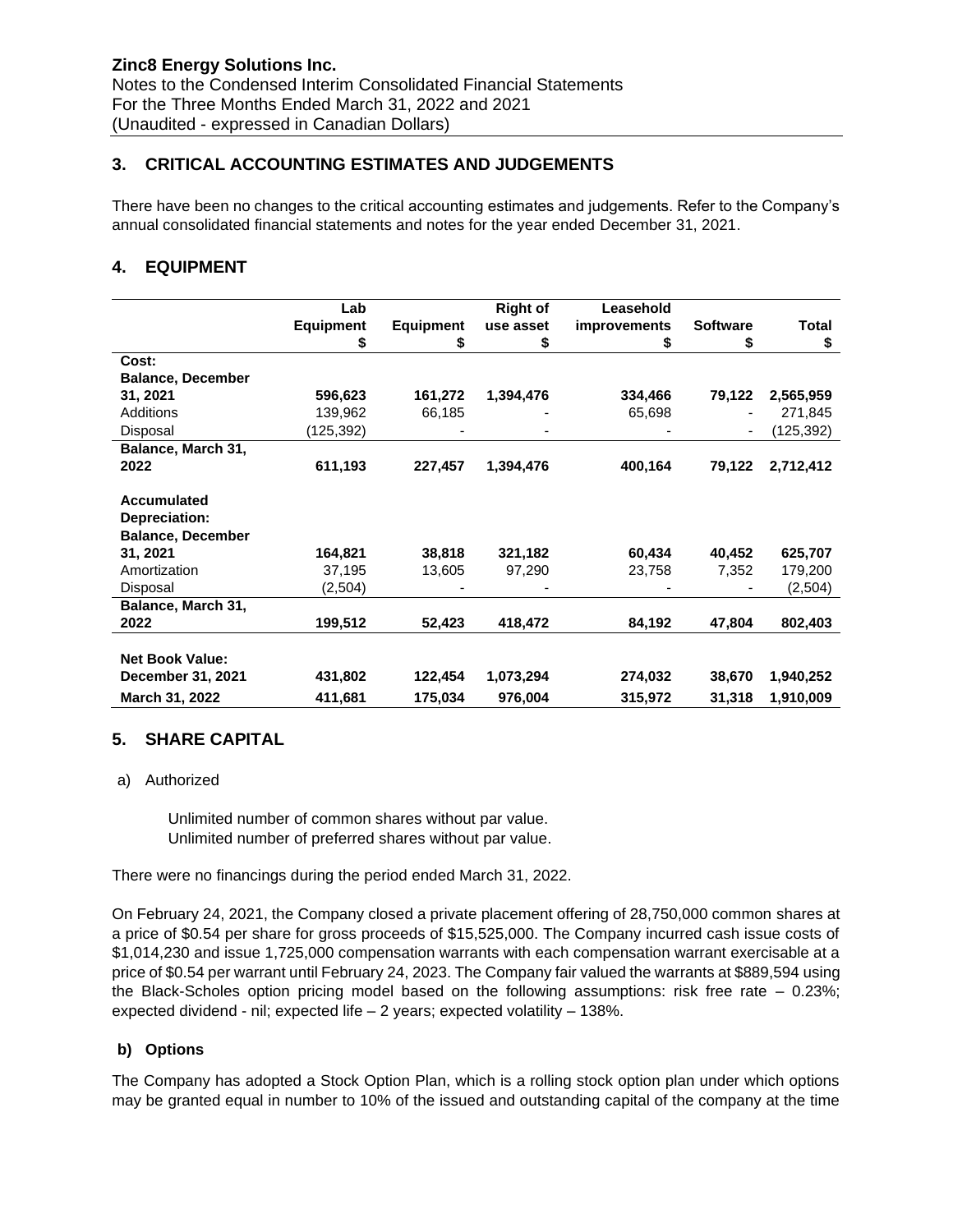of grant of the stock option. No single participant may be granted options to purchase a number of Company shares equaling more than 5% of the issued shares of the Company in any 12-month period. The Board may determine the term of the options, but the term shall in no event be greater than five years from the date of issuance. Terms of vesting of the options, eligibility of directors, officers, employees, management company employees and consultants to receive options and the number of options issued to each participant shall be determined at the discretion of the Board of Directors.

The balance of options outstanding as at March 31, 2022 and December 31, 2021 and the changes for the periods then ended is as follows:

|                                | Number of<br><b>Options</b> | <b>Weighted Average</b><br><b>Exercise Price</b> | <b>Weighted Average</b><br><b>Life Remaining</b> |
|--------------------------------|-----------------------------|--------------------------------------------------|--------------------------------------------------|
|                                | #                           | S                                                | (years)                                          |
| Balance, December 31, 2020     | 6,621,323                   | 0.26                                             | 3.84                                             |
| Granted                        | 7,275,000                   | 0.62                                             |                                                  |
| Exercised                      | (462, 219)                  | 0.22                                             | $\overline{\phantom{a}}$                         |
| Expired                        | (721, 674)                  | 0.27                                             |                                                  |
| Balance, December 31, 2021 and |                             |                                                  |                                                  |
| March 31, 2022                 | 12,712,430                  | 0.46                                             | 3.41                                             |

As at March 31, 2022 the following options were outstanding:

|                    | <b>Exercise Price</b> |                 |
|--------------------|-----------------------|-----------------|
| <b>Expiry Date</b> |                       | <b>Options#</b> |
|                    |                       |                 |
| September 12, 2024 | 0.21                  | 2.898.523       |
| February 18, 2025  | 0.32                  | 2,418,907       |
| July 28, 2023      | 0.20                  | 200,000         |
| April 5, 2026      | 0.62                  | 7,195,000       |
|                    |                       | 12,712,430      |

During the year ended December 31, 2021, the Company approved a Restricted Stock Unit (RSU) Plan under which RSU's maybe granted equal in number upto 10% of the issued and outstanding common shares of the Company to directors, employees and consultants in lieu of cash compensation for services rendered. As at March 31, 2022 no RSU's have been issued.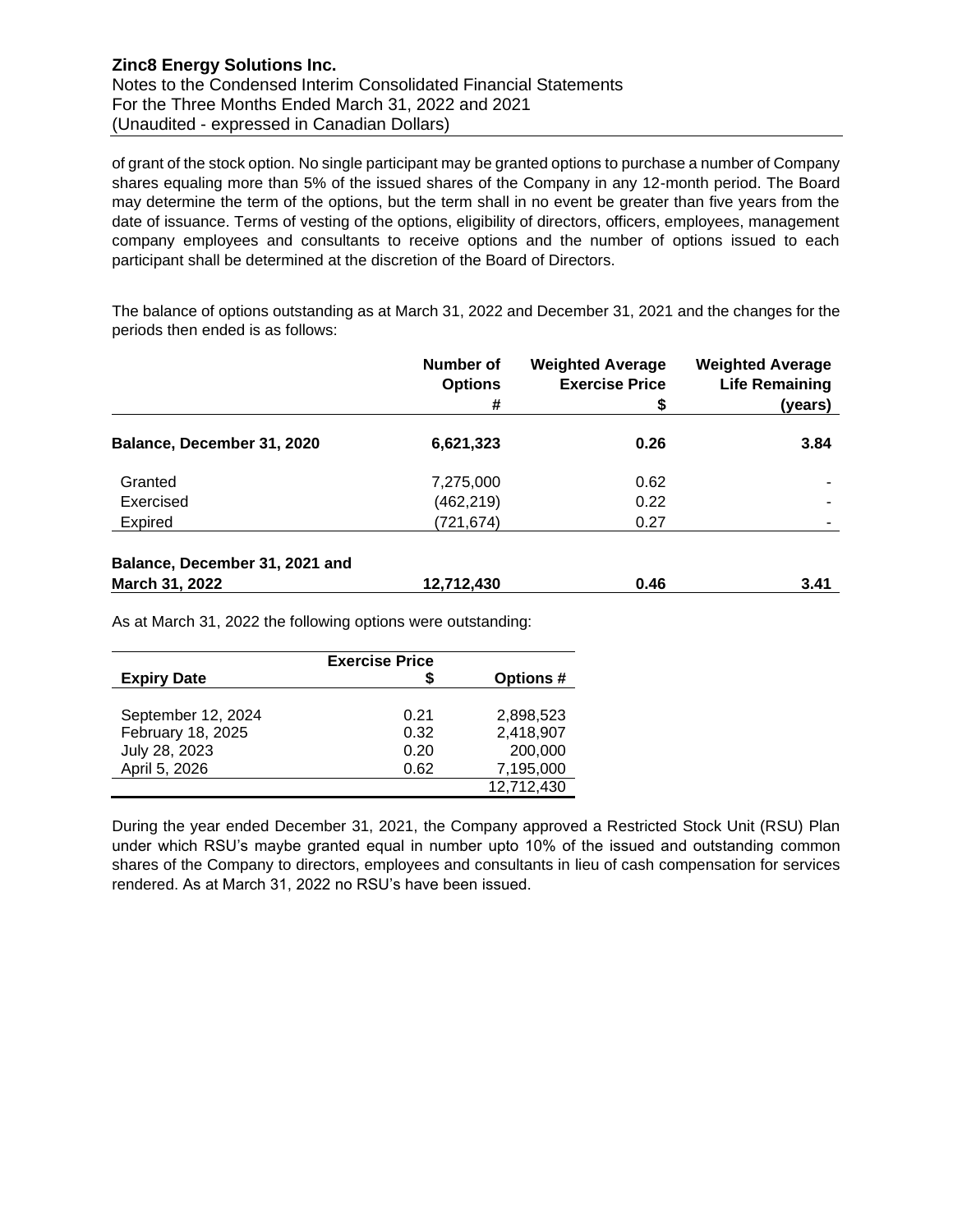#### **c) Warrants**

The balance of warrants outstanding as at March 31, 2022 and December 31, 2021 and the changes for the periods then ended is as follows:

|                            | <b>Number of</b><br><b>Warrants</b><br># | <b>Weighted Average</b><br><b>Exercise Price</b><br>\$ | <b>Weighted Average</b><br><b>Life Remaining</b><br>(years) |
|----------------------------|------------------------------------------|--------------------------------------------------------|-------------------------------------------------------------|
| Balance, December 31, 2020 | 26,904,417                               | 0.21                                                   | 1.27                                                        |
|                            |                                          |                                                        |                                                             |
| Issued                     | 1,725,000                                | 0.54                                                   |                                                             |
| Exercised                  | (17,667,564)                             | 0.16                                                   |                                                             |
| <b>Expired</b>             | (58, 333)                                | 0.12                                                   |                                                             |
| Balance, December 31, 2021 | 10,903,520                               | 0.35                                                   | 0.71                                                        |
| <b>Expired</b>             | (308, 332)                               | 0.155                                                  |                                                             |
| Balance, March 31, 2022    | 10,595,188                               | 0.35                                                   | 0.48                                                        |

As at March 31, 2022 the following share purchase warrants were outstanding and exercisable:

|                    | <b>Number</b> | <b>Exercise Price</b> |
|--------------------|---------------|-----------------------|
| <b>Expiry Date</b> | Outstanding   |                       |
|                    |               |                       |
| May 5, 2022        | 800,000       | 0.50                  |
| September 4, 2022  | 8,070,188     | 0.30                  |
| February 24, 2023  | 1,725,000     | 0.54                  |
|                    | 10,595,188    |                       |

#### **6. RELATED PARTY DISCLOSURES**

Key management includes the CFO, CEO, VP of Engineering and the Board of Directors. Compensation paid to key management for the three months ended March 31, 2022 and 2021 was as follows:

|                 | 2022    | 2021    |
|-----------------|---------|---------|
|                 | œ       |         |
| Management fees | 173,500 | 128,500 |
| Payroll expense | 112.500 | 55,000  |
|                 | 286,000 | 184,500 |

A company related by common directors charged marketing fees of \$nil (2021 - \$25,000) and rent of \$3,000 (2021 - \$3,000) during the three months ended March 31, 2022.

As at March 31, 2022, the Company had \$nil (2021 - \$nil) owing to other related parties included in accounts payable and accrued liabilities.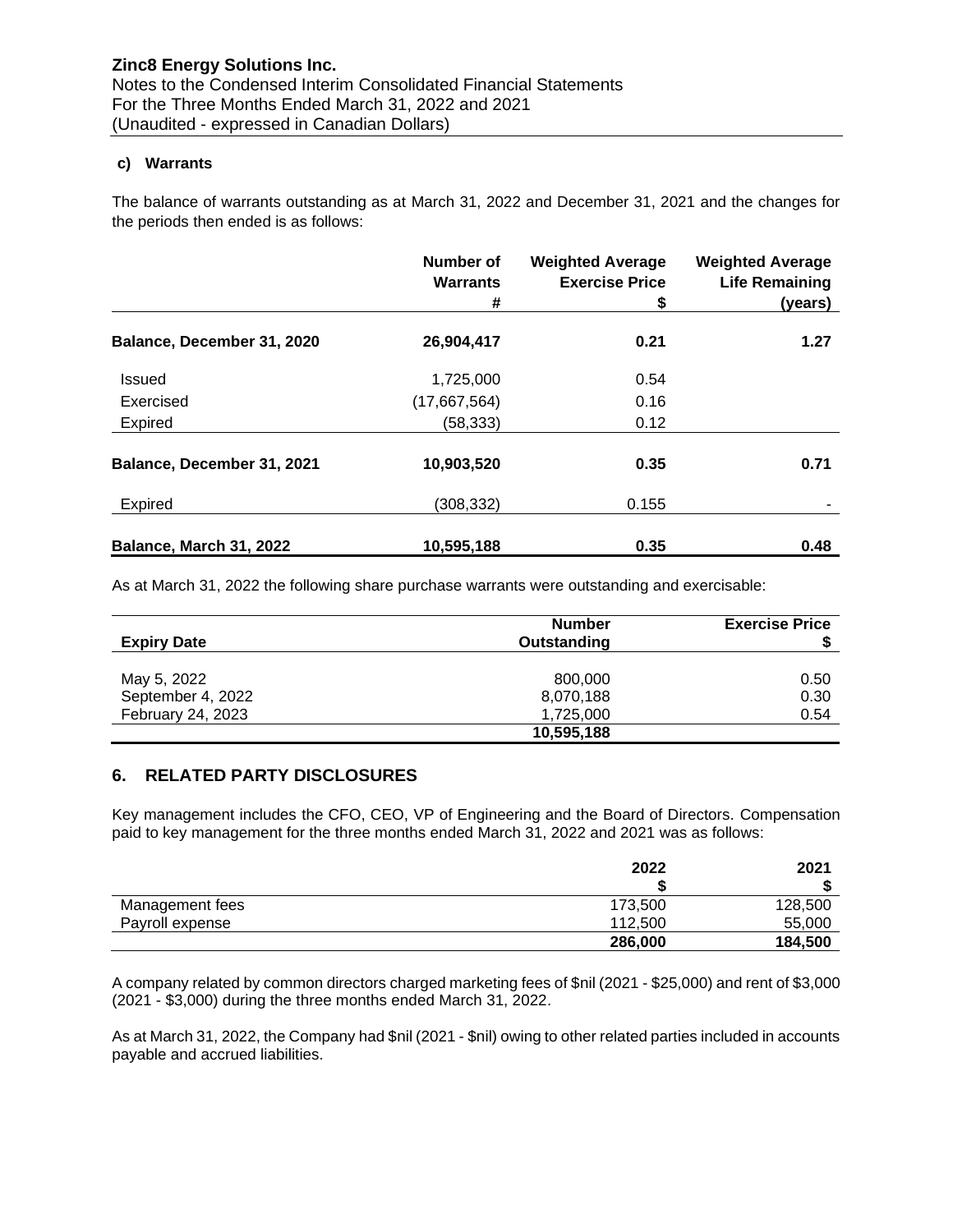## **7. LEASE LIABILITIES**

The Company has entered into leases for an office space and certain pieces of office equipment. The office lease was entered into on June 1, 2020 and has a two-year term with monthly lease payments of \$12,441. The Company also entered into leases for an office copier and office chairs with the lease terms commencing on April 1, 2020, and July 1, 2020, respectively. The copier has a 60-month term with monthly payment of \$107 while the office chair lease has a 24-month term with monthly payment of \$1,142.

During the year ended December 31, 2021, the Company entered into additional leases for office equipment, the leases range from 24 to 60 months with monthly payments between \$138 and \$15,900 per month. During the year ended December 31, 2021, the Company recalculated certain outstanding leases and recorded a credit to previously incurred lease interest expense of \$58,246.

The Company recognized its right-of-use assets and lease liabilities for these leases based on the present value of future minimum lease payments. The present value of minimum lease payments for the copier and office chairs were calculated using the interest rate implicit in the leases and the present value of minimum lease payments lease payments for office lease and lab equipment were calculated using the incremental borrowing rate of 8%.

The Company's future minimum lease payments as at March 31, 2022 and December 31, 2021 are as follows:

|                                          | March 31,  | December 31, |
|------------------------------------------|------------|--------------|
|                                          | 2022       | 2021         |
|                                          |            |              |
| Less than 1 year                         | 320,082    | 360,832      |
| 1 to 5 years                             | 804.223    | 894.971      |
| 5+ Years                                 |            |              |
| Total minimum lease payments             | 1,124,305  | 1,255,803    |
| Less: imputed interest                   | (142, 228) | (179,988)    |
| Total lease obligation                   | 982.077    | 1,075,815    |
| Current portion of lease obligations     | (254,131)  | (289,784)    |
| Non-current portion of lease obligations | 727,946    | 786,031      |

| Lease obligations    |            |
|----------------------|------------|
| At December 31, 2020 | 139.785    |
| Additions            | 1,229,382  |
| Payments             | (293, 352) |
| At December 31, 2021 | 1,075,815  |
| Payments             | (93, 738)  |
| At March 31, 2022    | 982.077    |

#### **8. FINANCIAL INSTRUMENTS**

#### (a) Fair values

The Company has classified fair value measurements of its financial instruments using a fair value hierarchy that reflects the significance of inputs used in making the measurements as follows:

Level 1:Valuation based on quoted prices (unadjusted) in active markets for identical assets or liabilities;

Level 2:Valuations based on directly or indirectly observable inputs in active markets for similar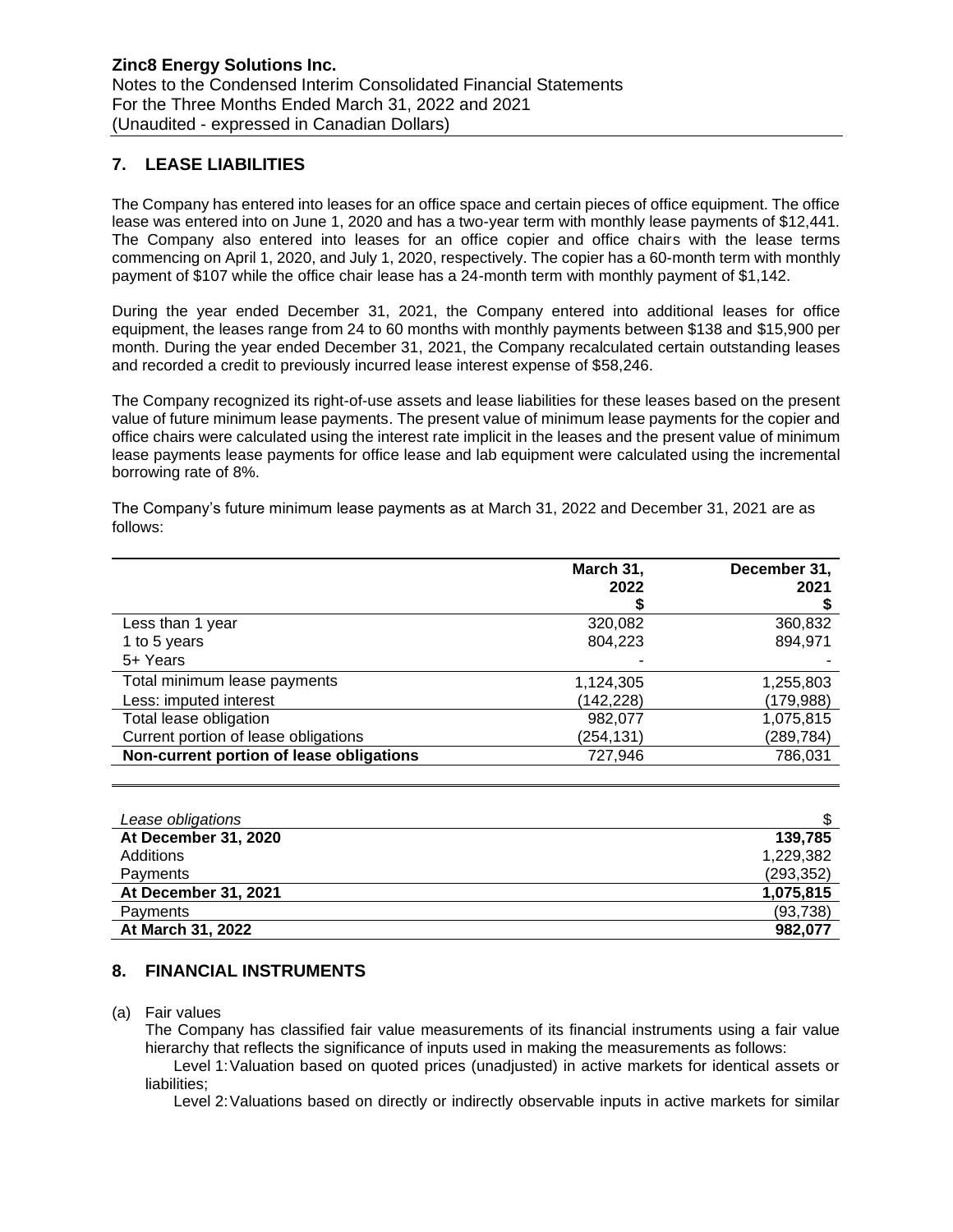assets or liabilities, other than Level 1 prices, such as quoted interest or currency exchange rates; and Level 3:Valuations based on significant inputs that are not derived from observable market data, such as discounted cash flow methodologies based on internal cash flow forecasts.

As at March 31, 2022, the fair values of cash, restricted cash, amounts receivable, accounts payable and accrued liabilities, and loans payable approximate their carrying value due to the short-term maturity of these instruments. Lease liabilities are measured at amortized costs using effective interest rate. Cash and restricted cash is carried at level 1 fair value measurement.

(b) Liquidity Risk

Liquidity risk is the risk that the Company will not be able to meet its financial obligations as they fall due. The Company currently settles its financial obligations out of cash. The ability to do this relies on the Company raising equity financing in a timely manner and by maintaining sufficient cash in excess of anticipated needs. As at March 31, 2022, the Company had working capital of \$7,515,385.

(c) Credit Risk

Credit risk is the risk of financial loss to the Company if a customer or counterparty to a financial instrument fails to meet its contractual obligations.

The Company's cash is largely held in large Canadian financial institutions. The Company does not have any asset-backed commercial paper. The Company's receivables consist of GST receivable due from the Federal Government of Canada. The Company maintains cash deposits with Schedule A financial institutions, which from time to time may exceed federally insured limits. The Company has not experienced any significant credit losses and believes it is not exposed to any significant credit risk.

(d) Interest rate risk

Interest rate risk is the risk the fair value or future cash flows of a financial instrument will fluctuate because of changes in market interest rates. Financial assets and liabilities with variable interest rates expose the Company to cash flow interest rate risk. The Company does not hold any financial liabilities with variable interest rates. The Company does maintain bank accounts which earn interest at variable rates but it does not believe it is currently subject to any significant interest rate risk.

(e) Foreign currency exchange rate risk The Company's functional and reporting currency is the Canadian dollar and major purchases are transacted in Canadian dollars. As a result, the Company's exposure to foreign currency risk is minimal.

### **9. CAPITAL MANAGEMENT**

The Company's objective when managing capital is to maintain adequate cash resources to support planned activities which include administrative costs and general expenditures. In the management of capital, the Company includes cash, loan payable, lease liabilities, and the components of shareholders' equity. The Board of Directors does not establish quantitative return on capital criteria for management, but rather relies on the expertise of the Company's management to sustain future development of the business. The Company manages the capital structure and makes adjustments to it in light of changes in economic conditions and the risk characteristics of the underlying assets. Historically, funding for the Company's plan is primarily managed through the issuance of additional common shares, through its commercial activities and through obtaining financing. There are no assurances that funds will be made available to the Company when required.

In order to carry out the planned development and pay for administrative costs, the Company will spend its existing working capital and expects to raise additional amounts as needed. The Company will continue to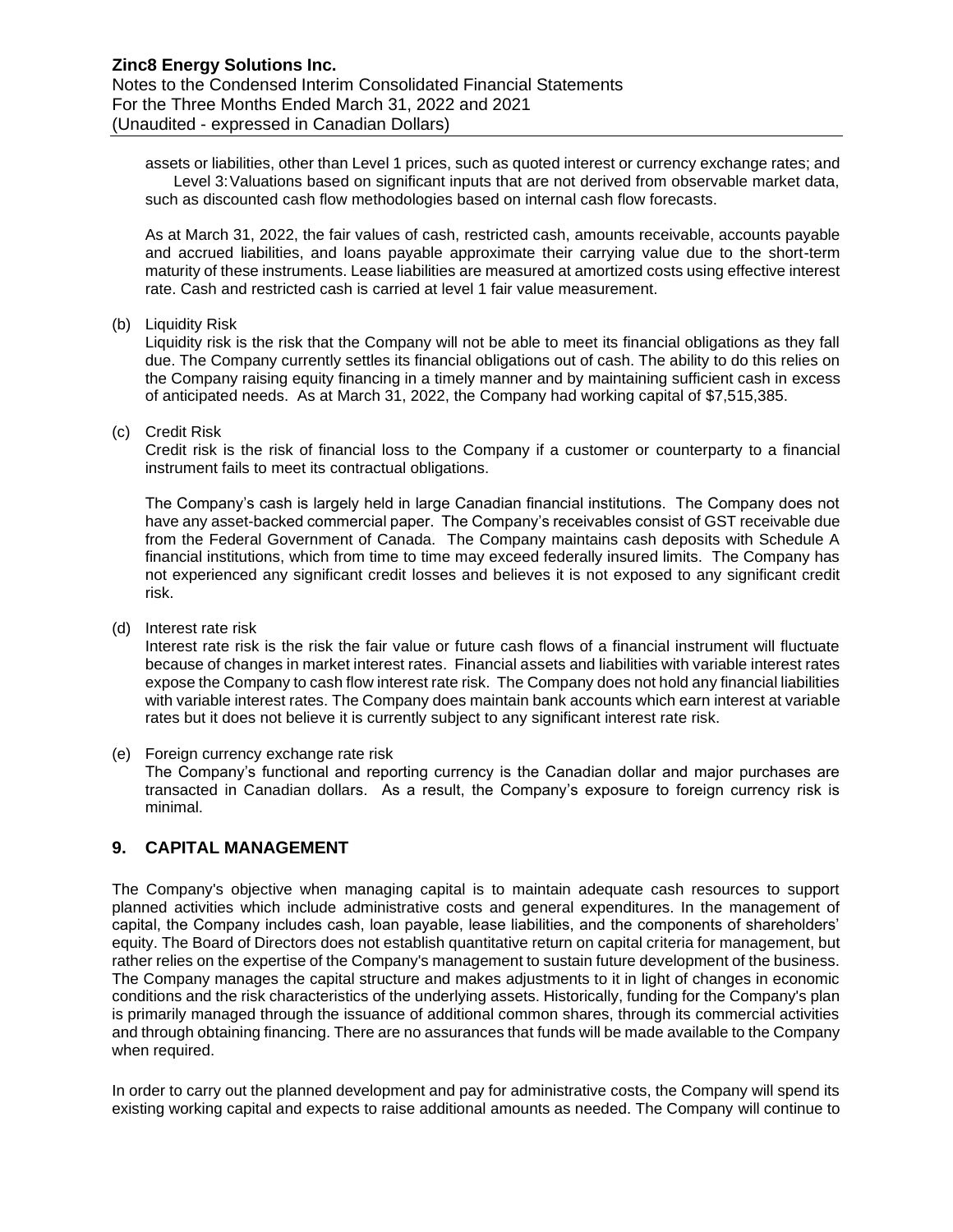#### **Zinc8 Energy Solutions Inc.**  Notes to the Condensed Interim Consolidated Financial Statements For the Three Months Ended March 31, 2022 and 2021 (Unaudited - expressed in Canadian Dollars)

assess new business and seek to acquire an interest in additional business if it feels there is sufficient geologic or economic potential and if it has adequate financial resources to do so.

The Company invests all capital that is surplus to its immediate operational needs in short-term, liquid and highly rated financial instruments, such as cash, and all are held in major Canadian financial institutions. Management reviews its capital management approach on an ongoing basis and believes that this approach, given the relative size of the Company, is reasonable.

There were no changes in the Company's approach to capital management during the three months ended March 31, 2022. The Company is not subject to externally imposed capital requirements.

#### **10. COOPERATION AGREEMENT**

The Company entered into a Cooperation agreement (the "Agreement") dated December 24, 2019 with The Power Authority of the State of New York (the "Authority") for the installation of a 100kW/1MWh Zinc-Air Battery Energy Storage System in New York State.

Under the Agreement with the Authority, the Authority agreed to collaborate with the Company and contribute to a research and development project through its participation in aspects of design and fabrication of a zinc air energy storage system, then demonstration of the system and the Company agreed to collaborate with the Authority to pursue the research and development project.

The Authority agreed to contribute the following monetary contributions to the Company for the research and development of the Product:

First Contribution - \$835,000 USD (CAD\$ 1,109,632 received in 2020), to be paid within 30 days following the Effective Date of this Agreement.

Second Contribution - \$0 USD, to be paid after 6 months following the Effective Date of this Agreement, after receipt and approval of the first interim fiscal report for the first 6-month period, but not before actual qualified expenses and the Company's project expenses have equaled or exceeded the minimum required expenditures.

Minimum Required Qualified Expenses: \$355,000 USD Minimum Required the Company's Project Expenses: \$0

- Third Contribution - \$0 USD, to be paid after 12 months following the Effective Date of this Agreement, after receipt and approval of the second interim fiscal report for the second 6-month period, but not before actual qualified expenses and the Company's project expenses have equaled or exceeded the minimum required expenditures.

Minimum Required Qualified Expenses: \$835,000 USD Minimum Required the Company's Project Expenses: 80% of \$2,950,000 USD

Fourth Contribution - \$160,000 USD, to be paid after 18 months following the Effective Date of this Agreement, after receipt and approval of the third interim fiscal report for the third 6-month period, but not before actual qualified expenses and the Company's project expenses have equaled or exceeded the minimum required expenditures.

Minimum Required Qualified Expenses: \$995,000 USD Minimum Required the Company's Project Expenses: 80% of \$4,100,000 USD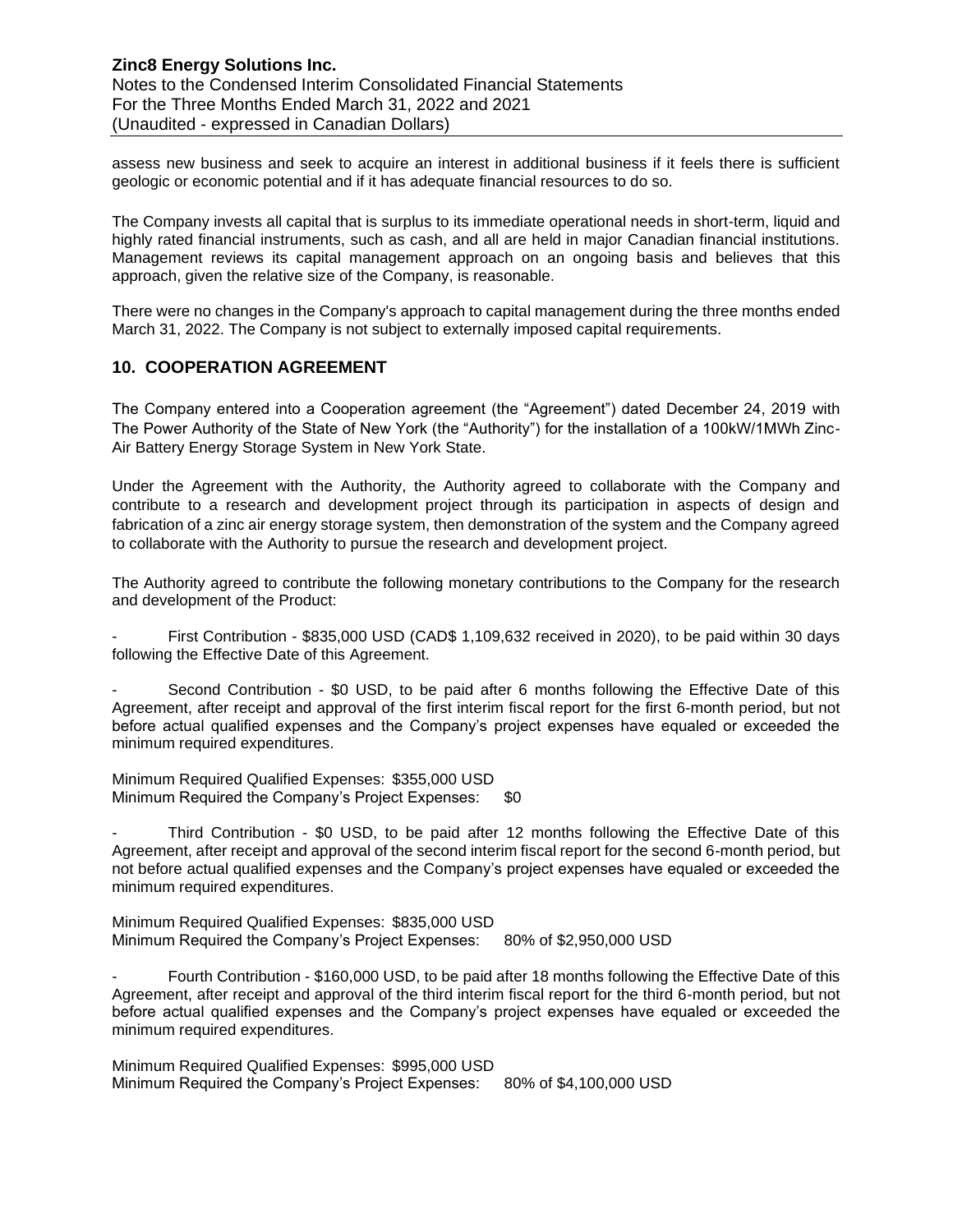Fifth Contribution - \$380,000 USD, to be paid after 24 months following the Effective Date of this Agreement, after receipt and approval of the fourth interim fiscal report for the fourth 6-month period, but not before actual qualified expenses and the Company's project expenses have been equaled or exceeded the minimum required expenditures, whichever is later.

Minimum Required Qualified Expenses: \$1,375,000 USD Minimum Required the Company's Project Expenses: 80% of \$5,400,000 USD

Sixth Contribution \$20,000 USD, to be paid after 30 months following the Effective Date of this Agreement, after receipt and approval of the fifth interim fiscal report for the fifth 6-month period, or after actual qualified expenses and the Company's project expenditures have been equaled or exceeded the required expenditure, whichever is later.

Minimum Required Qualified Expenses: \$1,395,000 USD Minimum Required the Company's Project Expenses: 80% of \$6,450,000 USD

Final Contribution – After receipt and approval of the final fiscal report, a final contribution of \$155,000 will be paid for actual qualified expenses and the Company's project expenditures have equaled or exceeded the required expenditures.

Minimum Required Qualified Expenses: \$1,550,000 USD Minimum Required the Company's Project Expenses: 80% of \$6,450,000 USD

The term of this Agreement (the "Term") shall begin on the Effective Date and shall be valid for an initial period of 10 years as of the Effective Date, with automatic renewals of one (1) year periods each unless either Party provides written notification to the other. The Authority, within its sole discretion and for any reason, may terminate this Agreement at any time upon 30 days' notice to the Company. Upon such termination, the Parties will conduct a final payment schedule, which will include any and all final payments due to each side.

In May 2020, the Company and the Authority reached a mutual agreement to delay the timeline of the project due to COVID-19 restrictions. A revised project timeline is pending further information. As such, the Company did not receive the Fourth and Fifth Contributions.

## **11. CREDIT FACILITY**

The Company has a line of credit, acquired at the request of the office premises lessor, that bears interest at the lender's prime rate of interest plus 3.48% per annum and is secured by \$70,000 term deposit. The Company may borrow up to \$ 70,000 under this credit facility. The Company did not draw on the credit facility during the three months ended March 31, 2022. The Company also has \$20,000 restricted as security for a credit card.